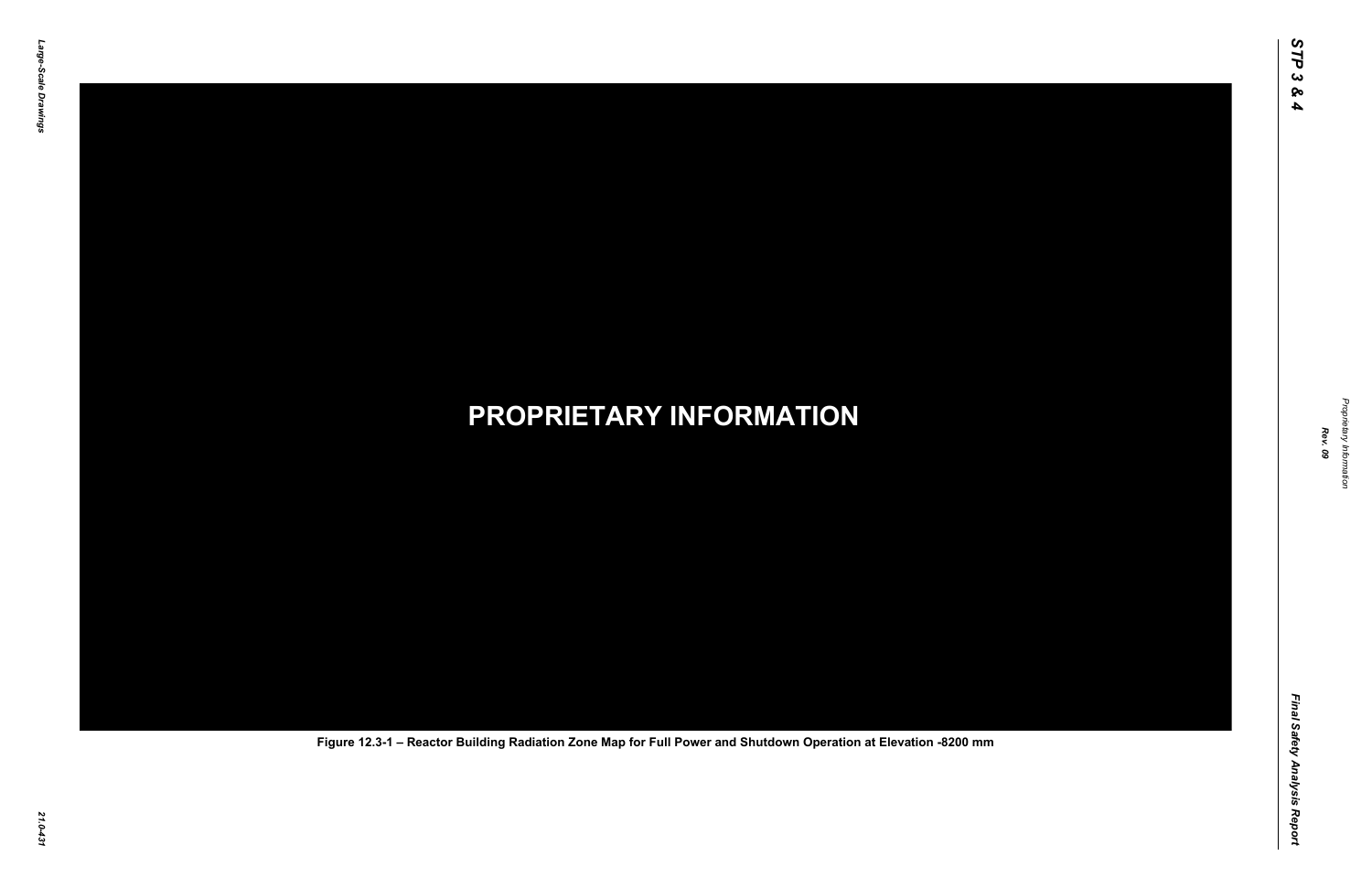*Proprietary Information* ietary Information



*21.0-432* **PROPRIETARY INFORMATION Figure 12.3-3 – Reactor Building Radiation Zone Map for Full Power and Shutdown Operation at Elevation 4800/8500 mm**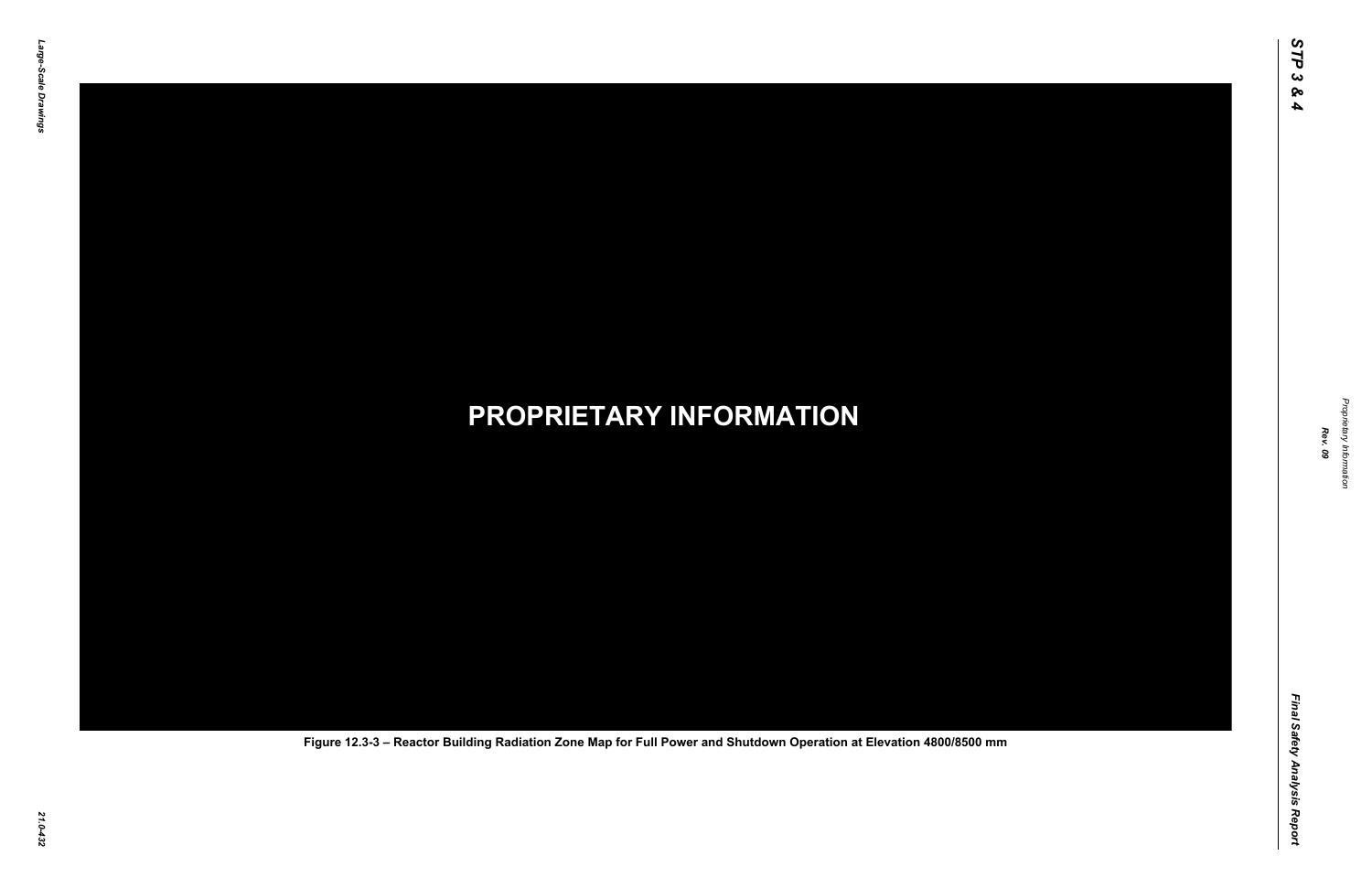Final Safety Analysis Report *Final Safety Analysis Report*



# *21.0-433* **PROPRIETARY INFORMATION Figure 12.3-5 – Reactor Building Radiation Zone Map for Full Power and Shutdown Operation at Elevation 12300 mm**

Propr *Proprietary Information* ietary Information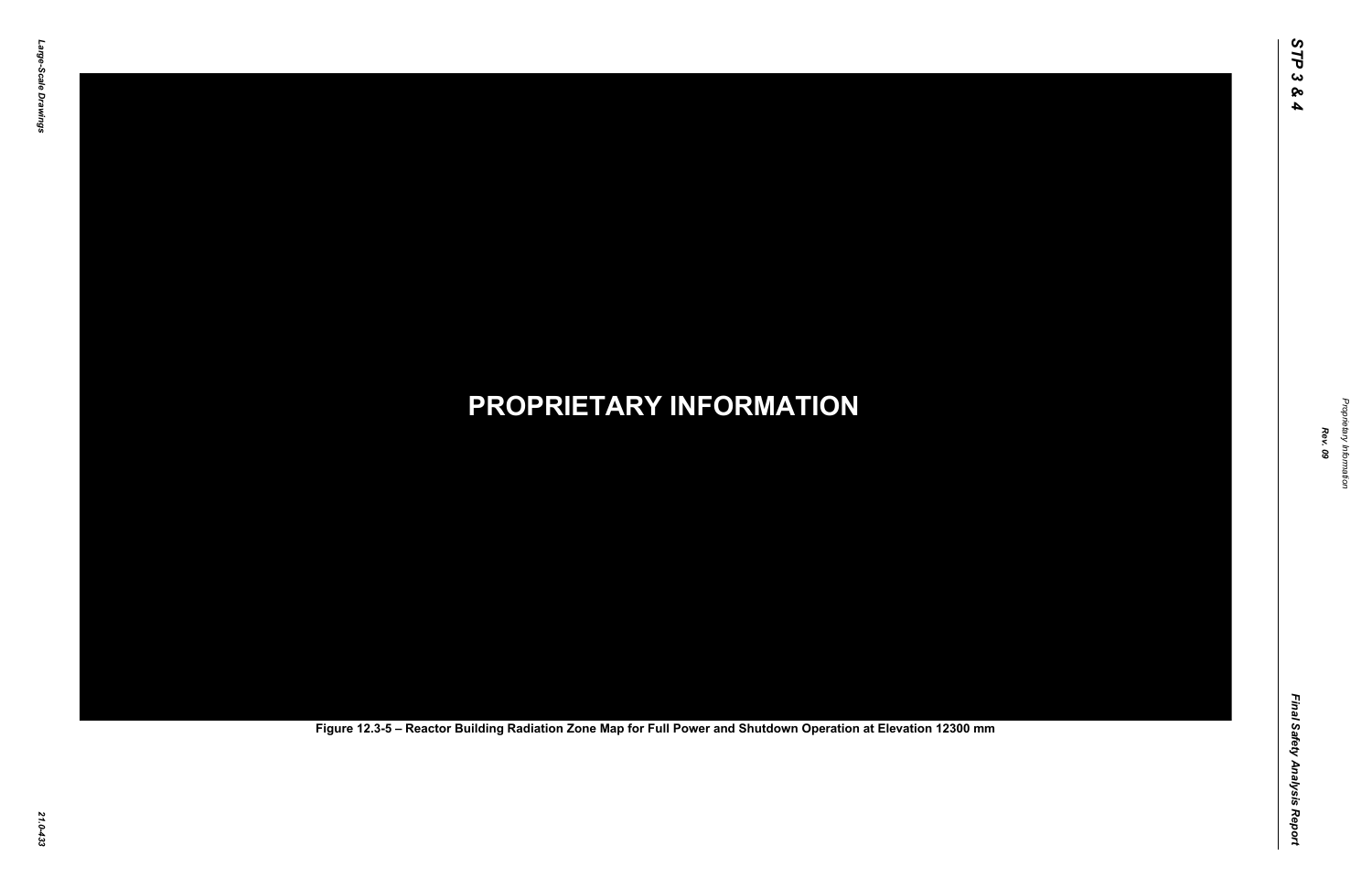*Proprietary Information* ietary Information



## *21.0-434* **PROPRIETARY INFORMATION Figure 12.3-6 – Reactor Building Radiation Zone Map for Full Power and Shutdown Operation at Elevation 18100 mm**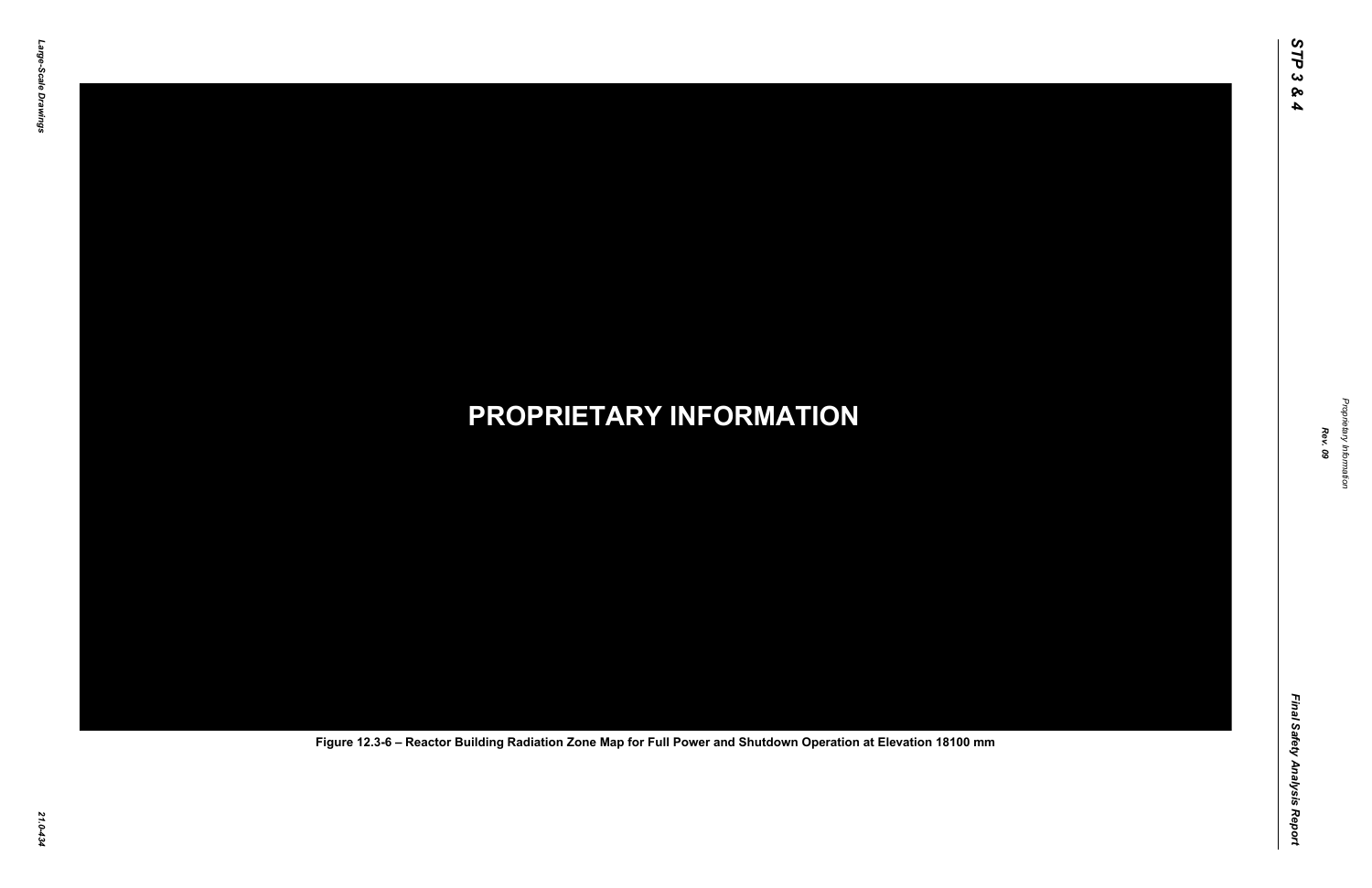Final Safety Analysis Report *Final Safety Analysis Report*



Proprietary Information *Proprietary Information*

# *21.0-435* **PROPRIETARY INFORMATION Figure 12.3-10 – Reactor Building Radiation Zone Map for Full Power and Shutdown Operation, Section A-A**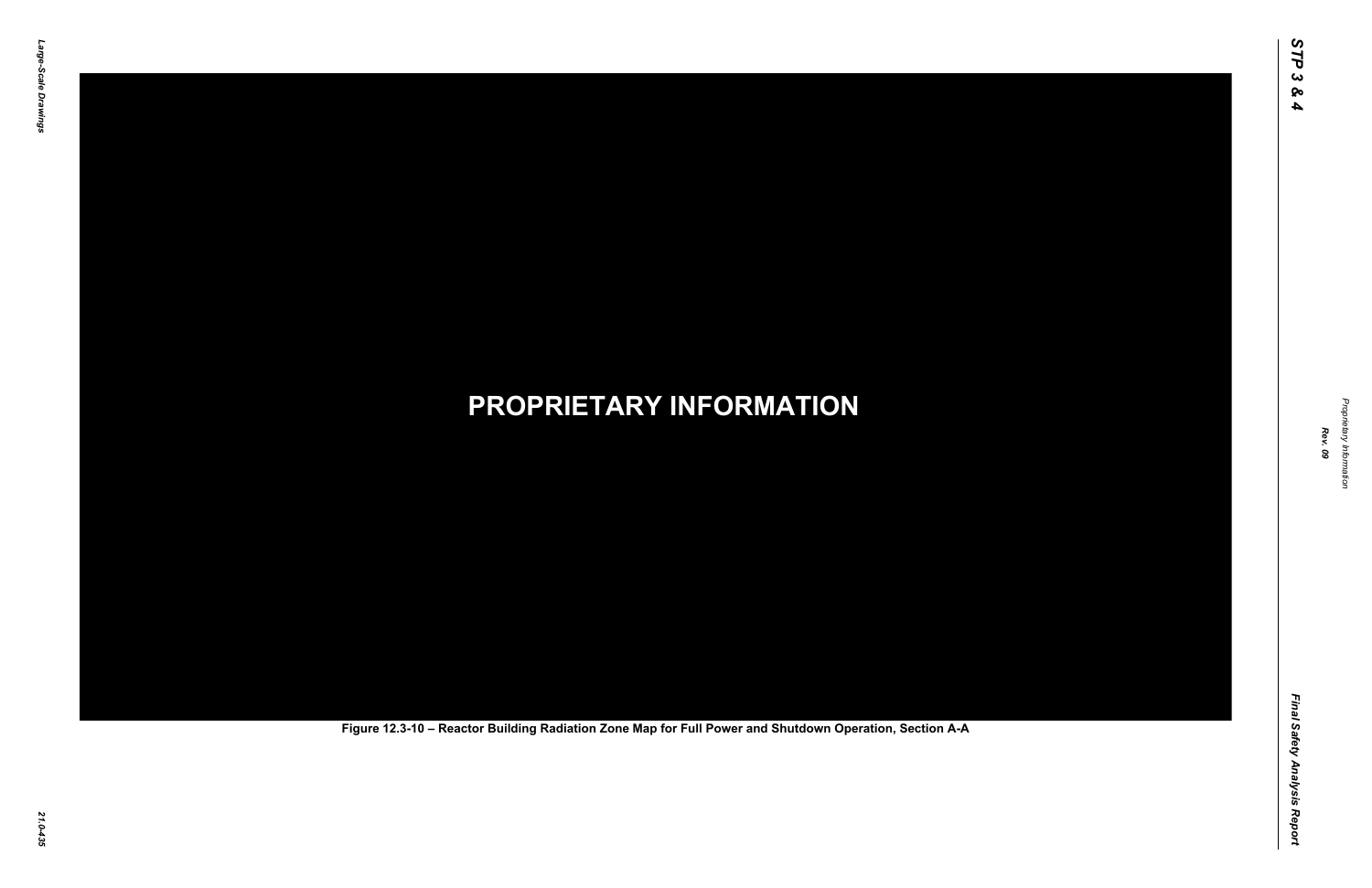Final Safety Analysis Report *Final Safety Analysis Report*



Proprietary Information *Proprietary Information*

# *21.0-436* **PROPRIETARY INFORMATION Figure 12.3-16 – Reactor Building Radiation Zone Map Post Loca at Elevation 12300 mm**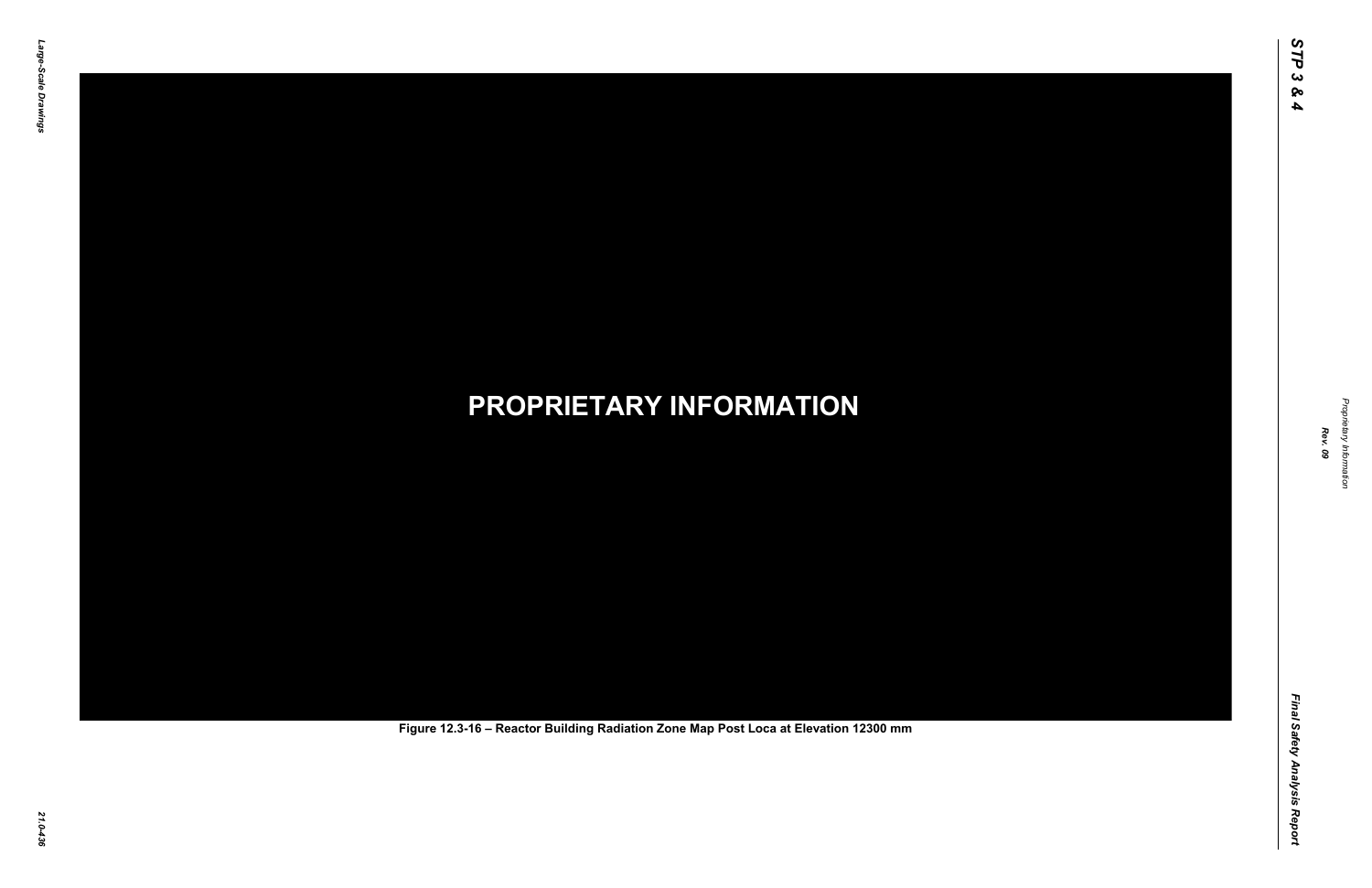Final Safety Analysis Report *Final Safety Analysis Report*



Proprietary Information *Proprietary Information*

# *21.0-437* **PROPRIETARY INFORMATION Figure 12.3-21 – Reactor Building Radiation Zone Map Post Loca, Section A-A**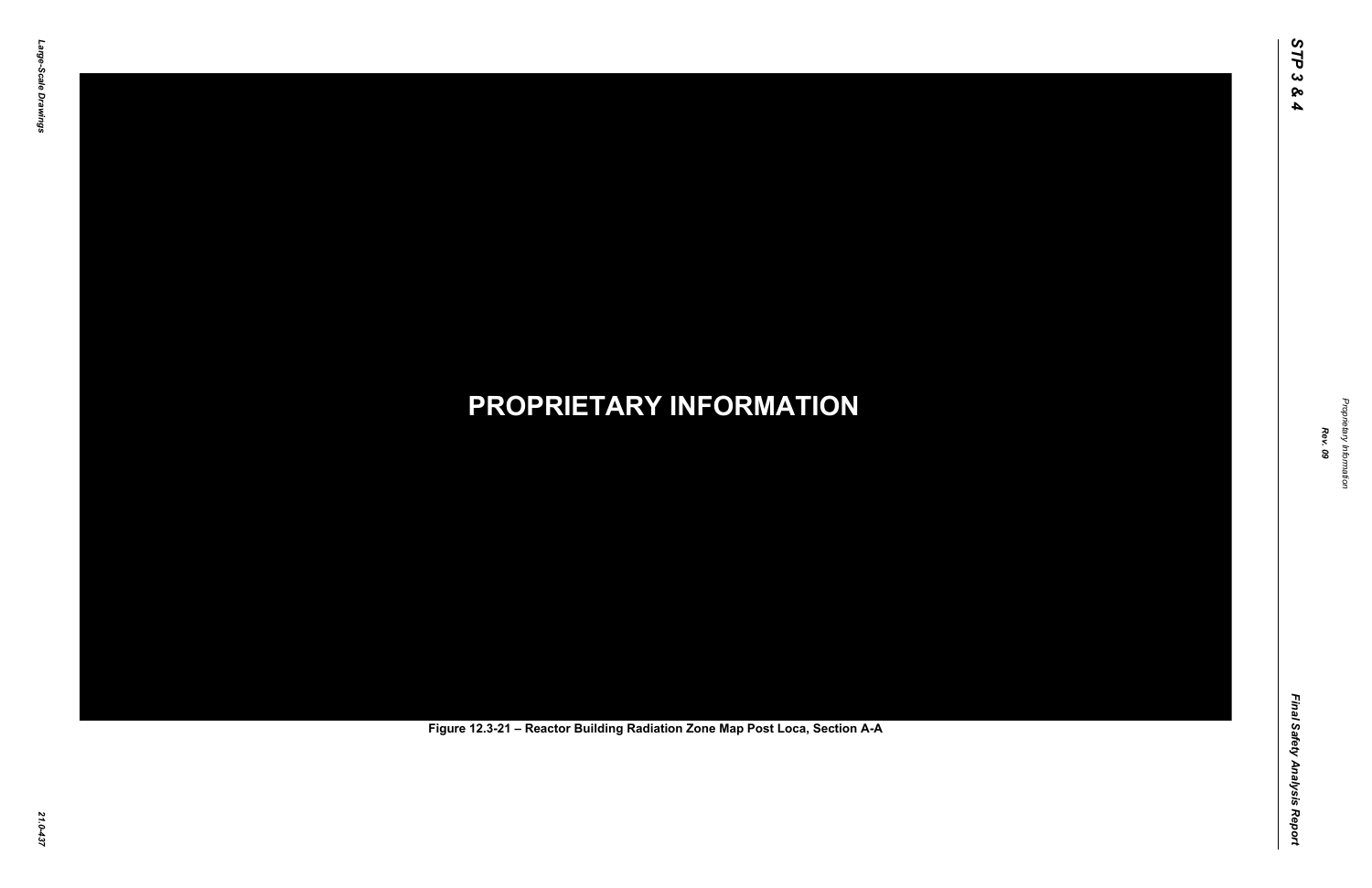

Proprietary Information *Proprietary Information*

## *21.0-438* **PROPRIETARY INFORMATION Figure 12.3-37 – Radwaste Building, Radiation Zone Map, Normal Operation at Elevation 1700 mm**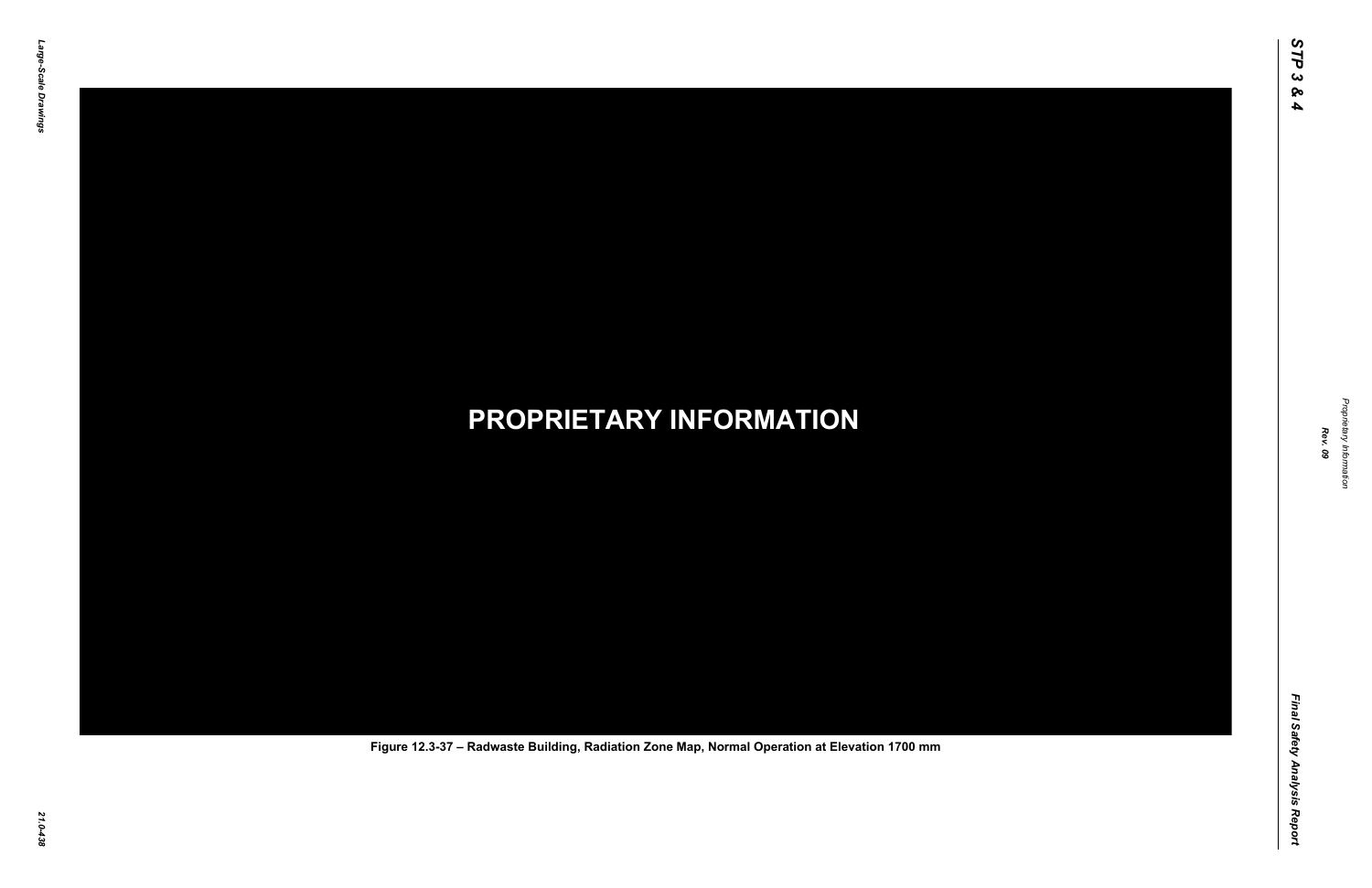

Proprietary Information *Proprietary Information*

## *21.0-439* **PROPRIETARY INFORMATION Figure 12.3-38 – Radwaste Building, Radiation Zone Map, Normal Operation at Elevation 5300 mm**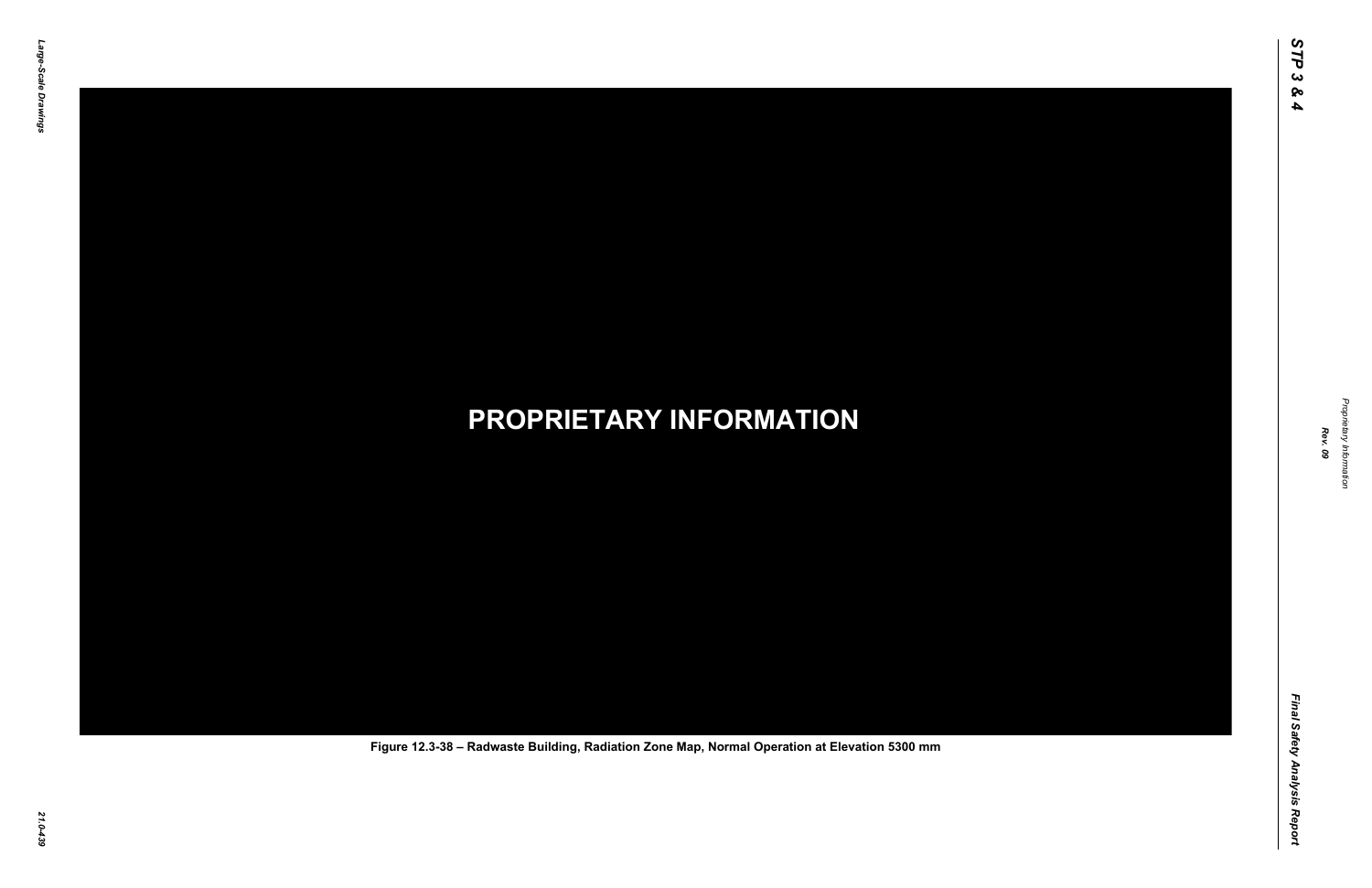

Proprietary Information *Proprietary Information*

## *21.0-440* **PROPRIETARY INFORMATION Figure 12.3-39 – Radwaste Building, Radiation Zone Map, Normal Operation at Elevation 12300 mm**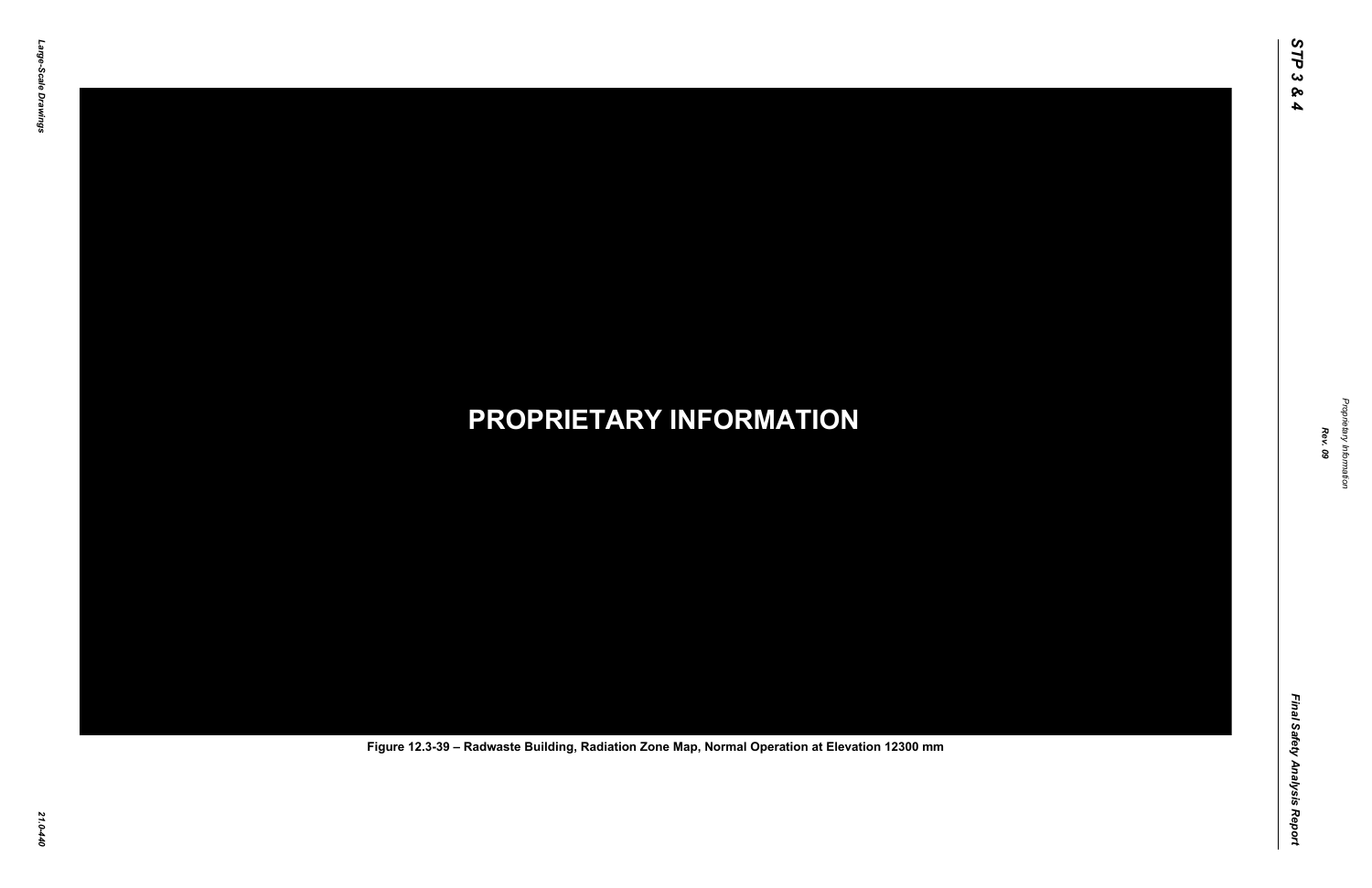

Proprietary Information *Proprietary Information*

## *21.0-441* **PROPRIETARY INFORMATION Figure 12.3-40 – Radwaste Building, Radiation Zone Map, Normal Operation at Elevation 19100 mm**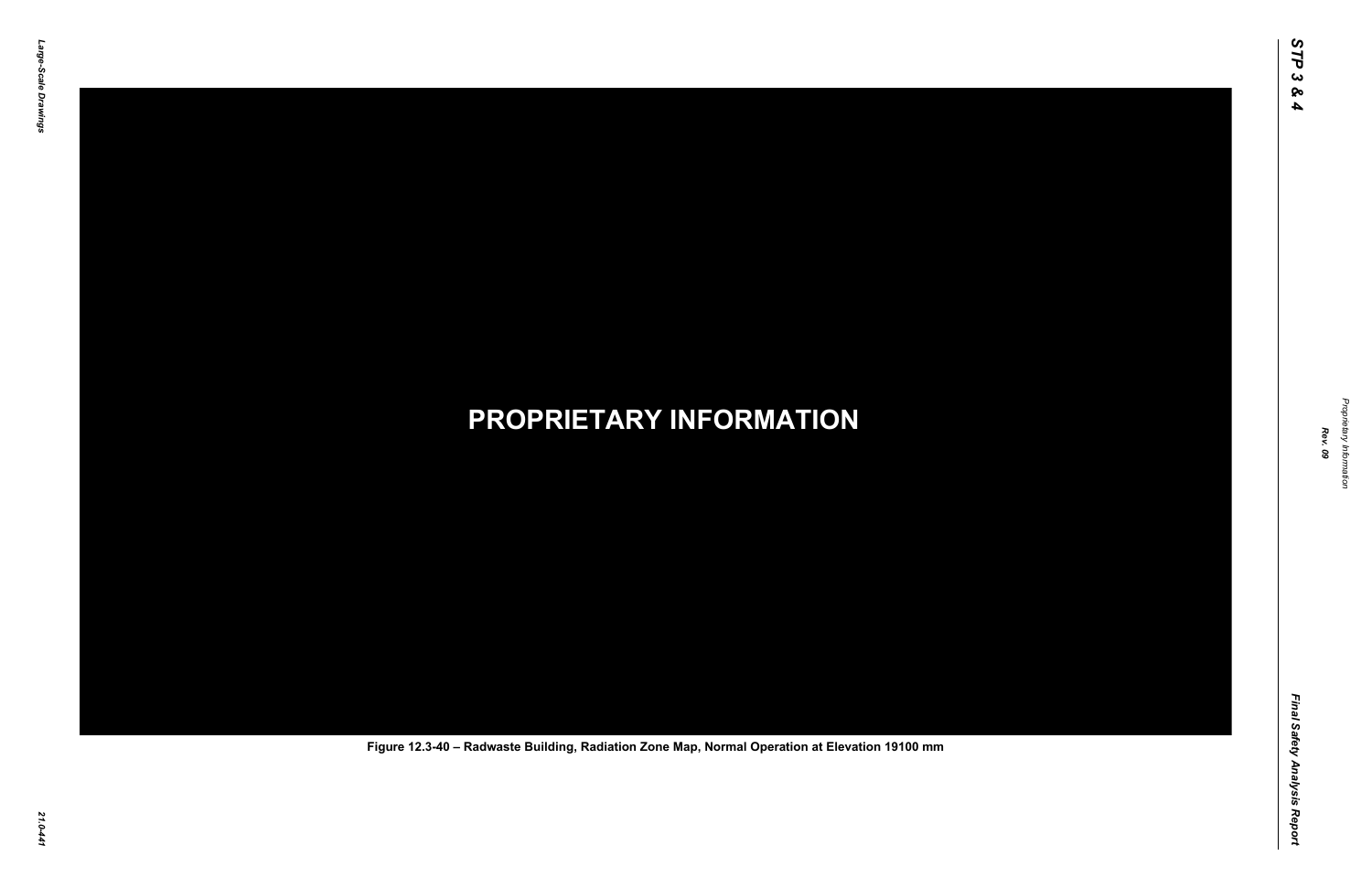

Proprietary Information *Proprietary Information*

## *21.0-442* **PROPRIETARY INFORMATION Figure 12.3-41 – Radwaste Building, Radiation Zone Map, Normal Operation at Section A-A (Sheet 1 of 2)**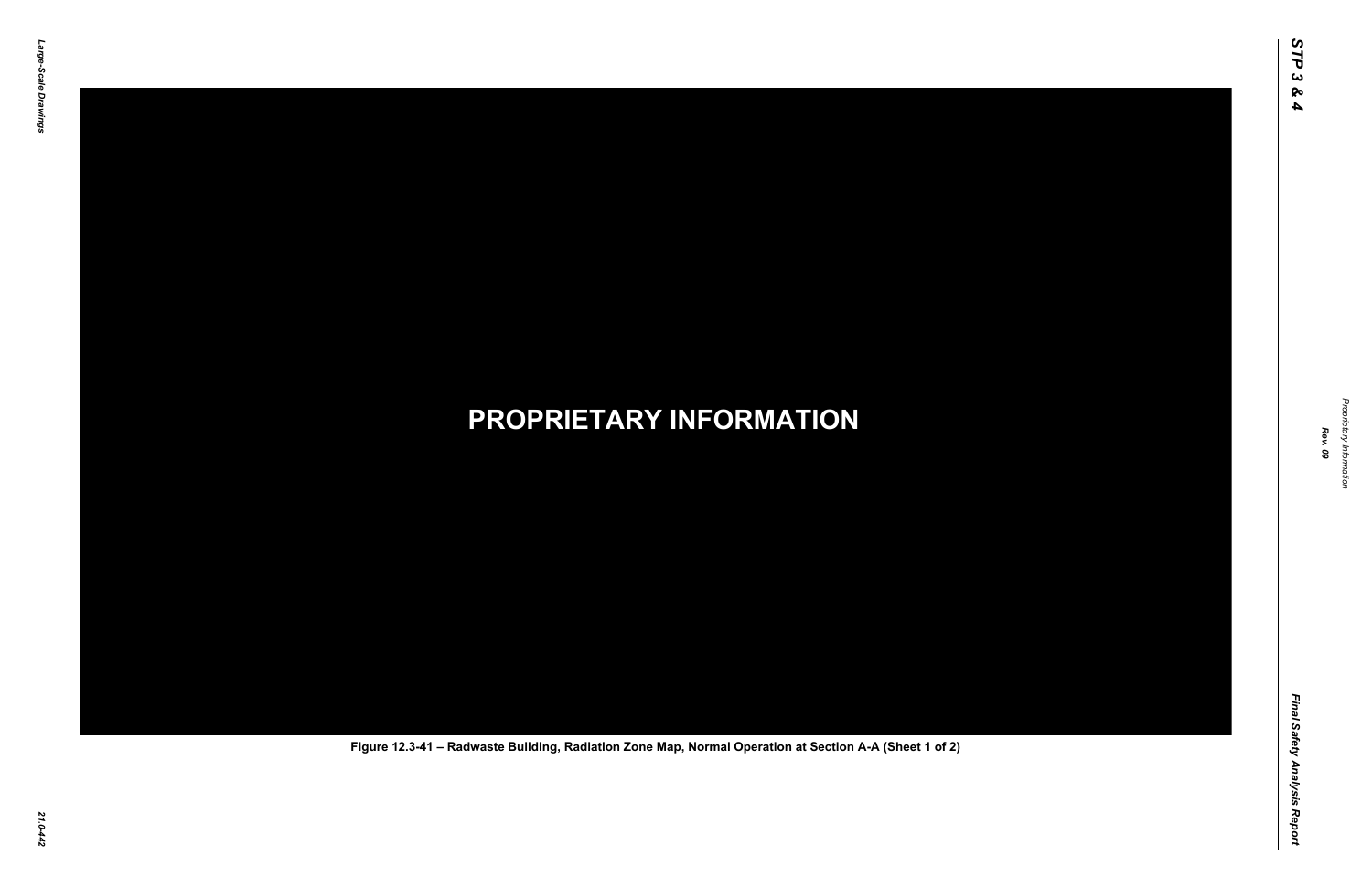

Proprietary Information *Proprietary Information*

## *21.0-443* **PROPRIETARY INFORMATION Figure 12.3-41 – Radwaste Building, Radiation Zone Map, Normal Operation at Section A-A (Sheet 2 of 2)**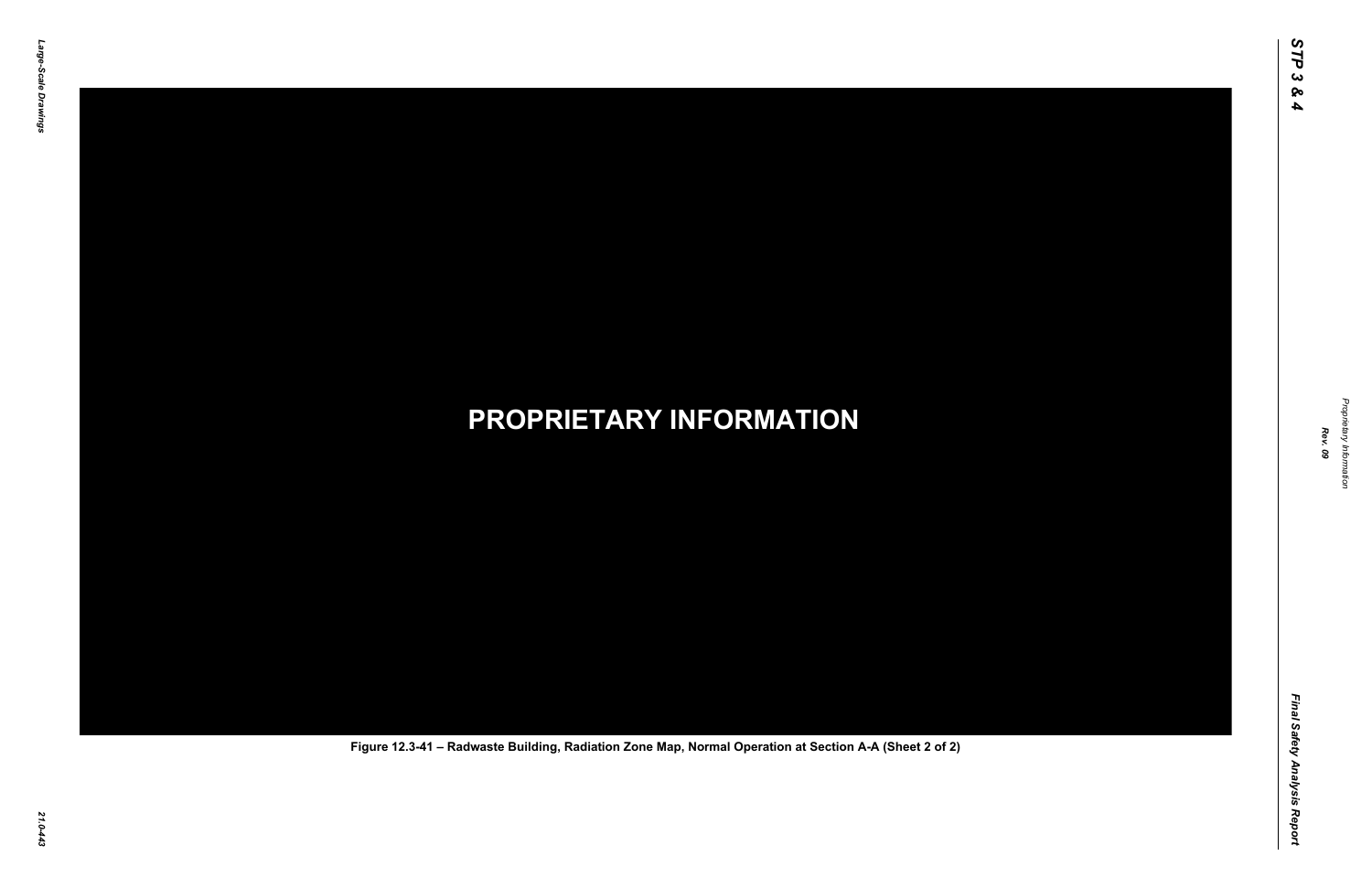

Proprietary Information *Proprietary Information*

# *21.0-444* **PROPRIETARY INFORMATION Figure 12.3-49 – Turbine Building, Radiation Zone Map, at Elevation 2300 mm**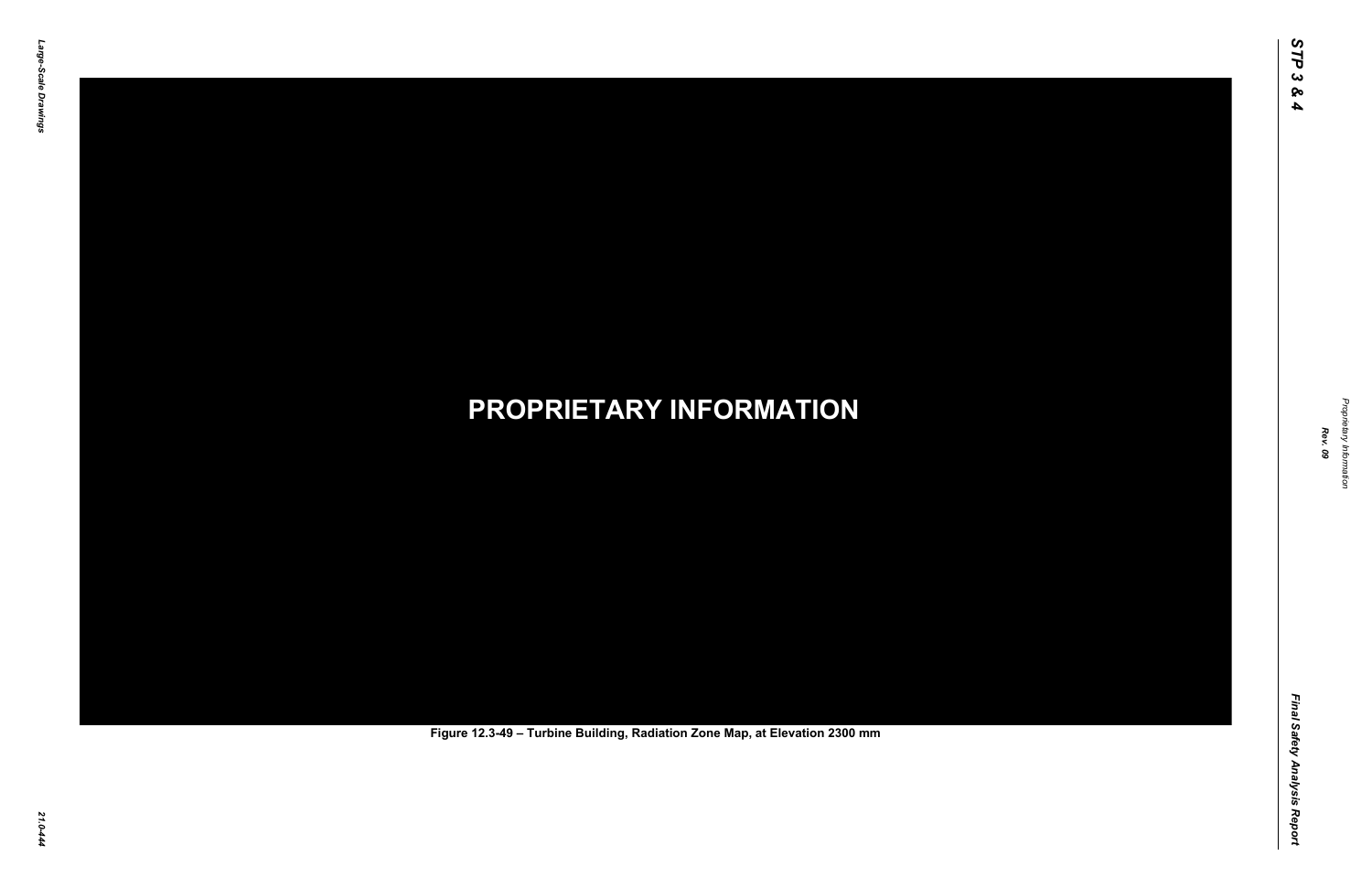Final Safety Analysis Report *Final Safety Analysis Report*



Proprietary Information *Proprietary Information*

# *21.0-445* **PROPRIETARY INFORMATION Figure 12.3-50 – Turbine Building, Radiation Zone Map, at Elevation 6300 mm**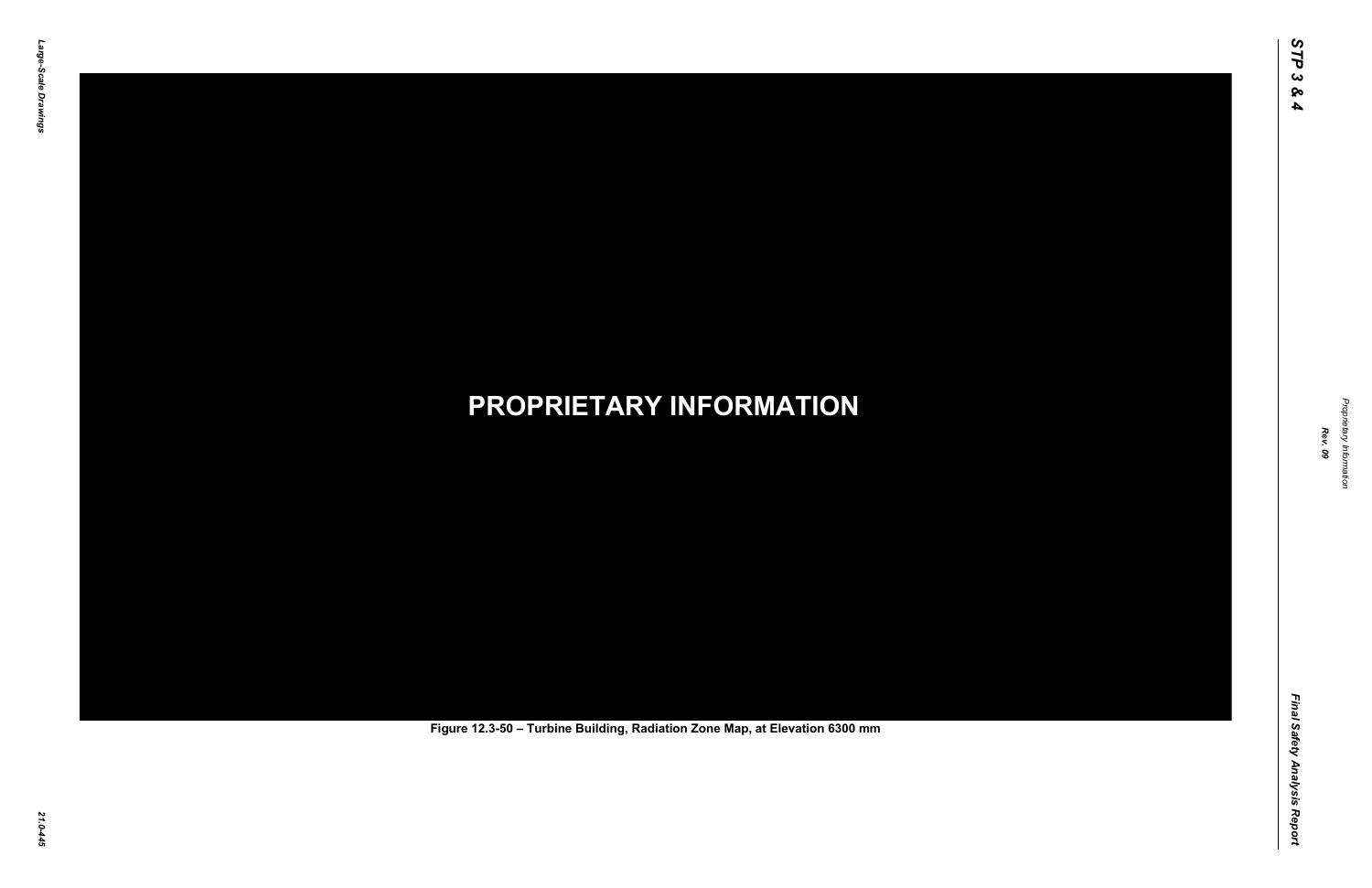Final Safety Analysis Report *Final Safety Analysis Report*



Proprietary Information *Proprietary Information*

# *21.0-446* **PROPRIETARY INFORMATION Figure 12.3-51 – Turbine Building, Radiation Zone Map, at Elevation 12300 mm**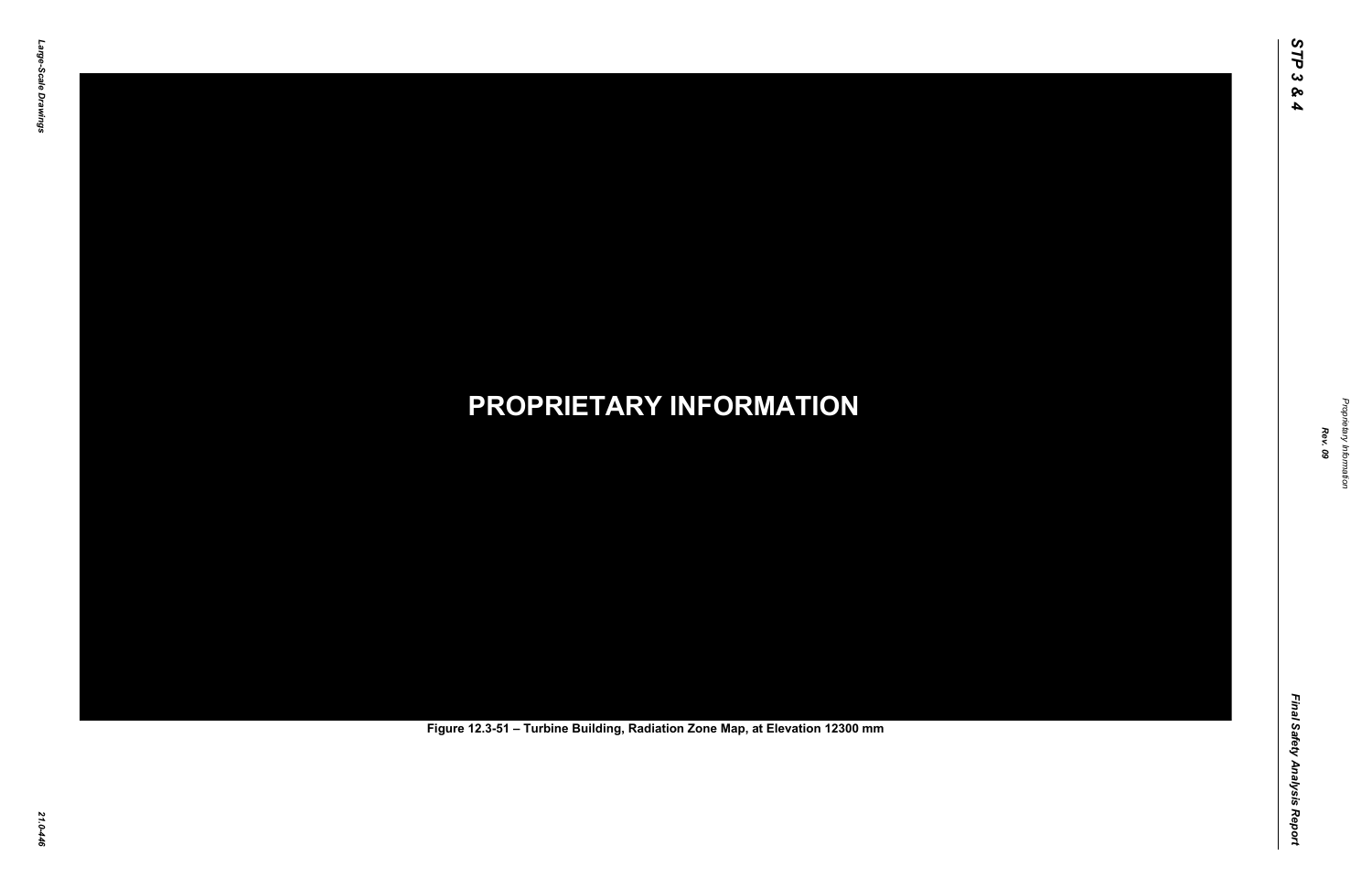Final Safety Analysis Report *Final Safety Analysis Report*



Proprietary Information *Proprietary Information*

# *21.0-447* **PROPRIETARY INFORMATION Figure 12.3-52 – Turbine Building, Radiation Zone Map, at Elevation 19700 mm**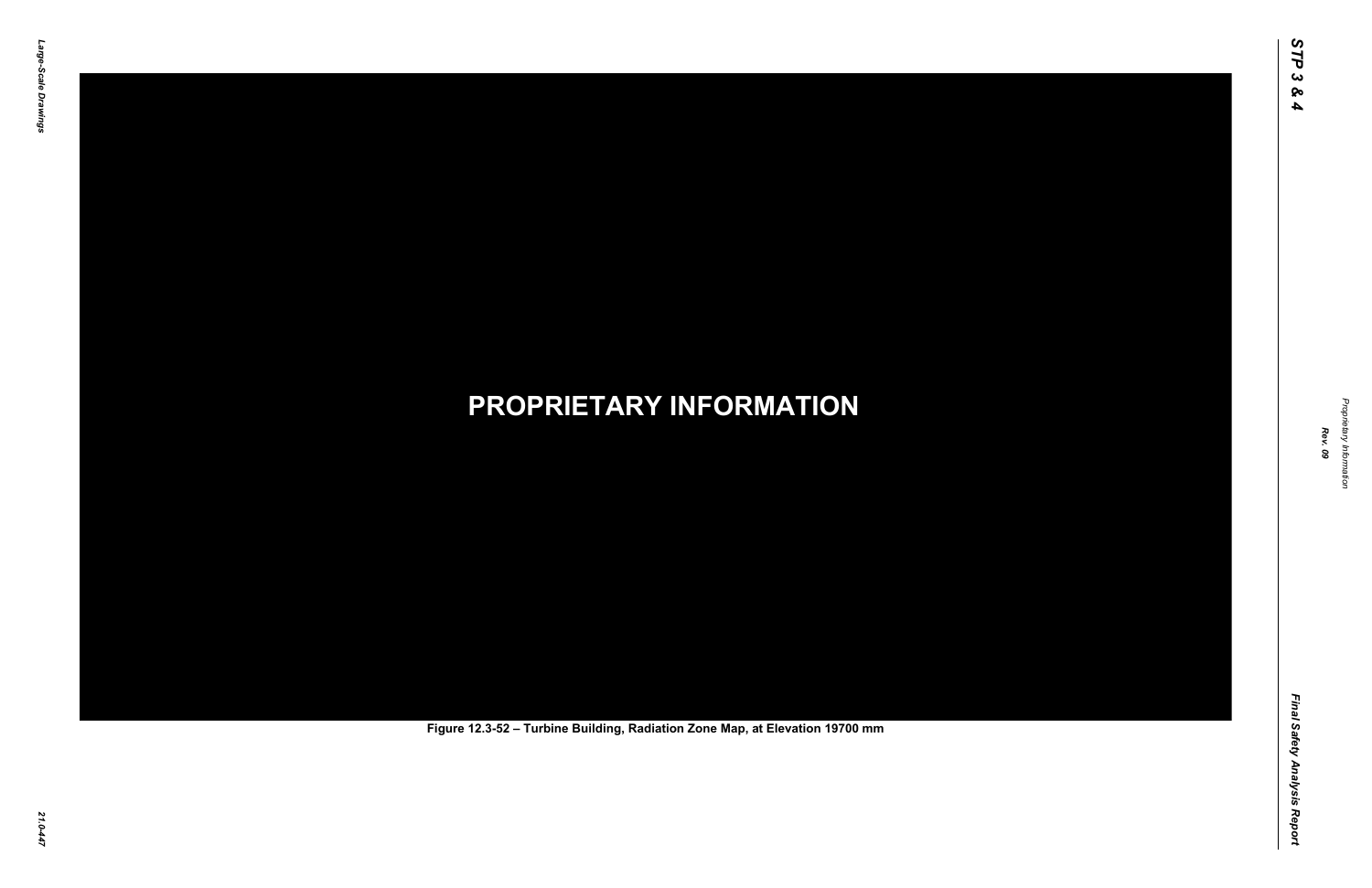Final Safety Analysis Report *Final Safety Analysis Report*



Proprietary Information *Proprietary Information*

# *21.0-448* **PROPRIETARY INFORMATION Figure 12.3-53 – Turbine Building, Radiation Zone Map, at Elevation 27800 mm**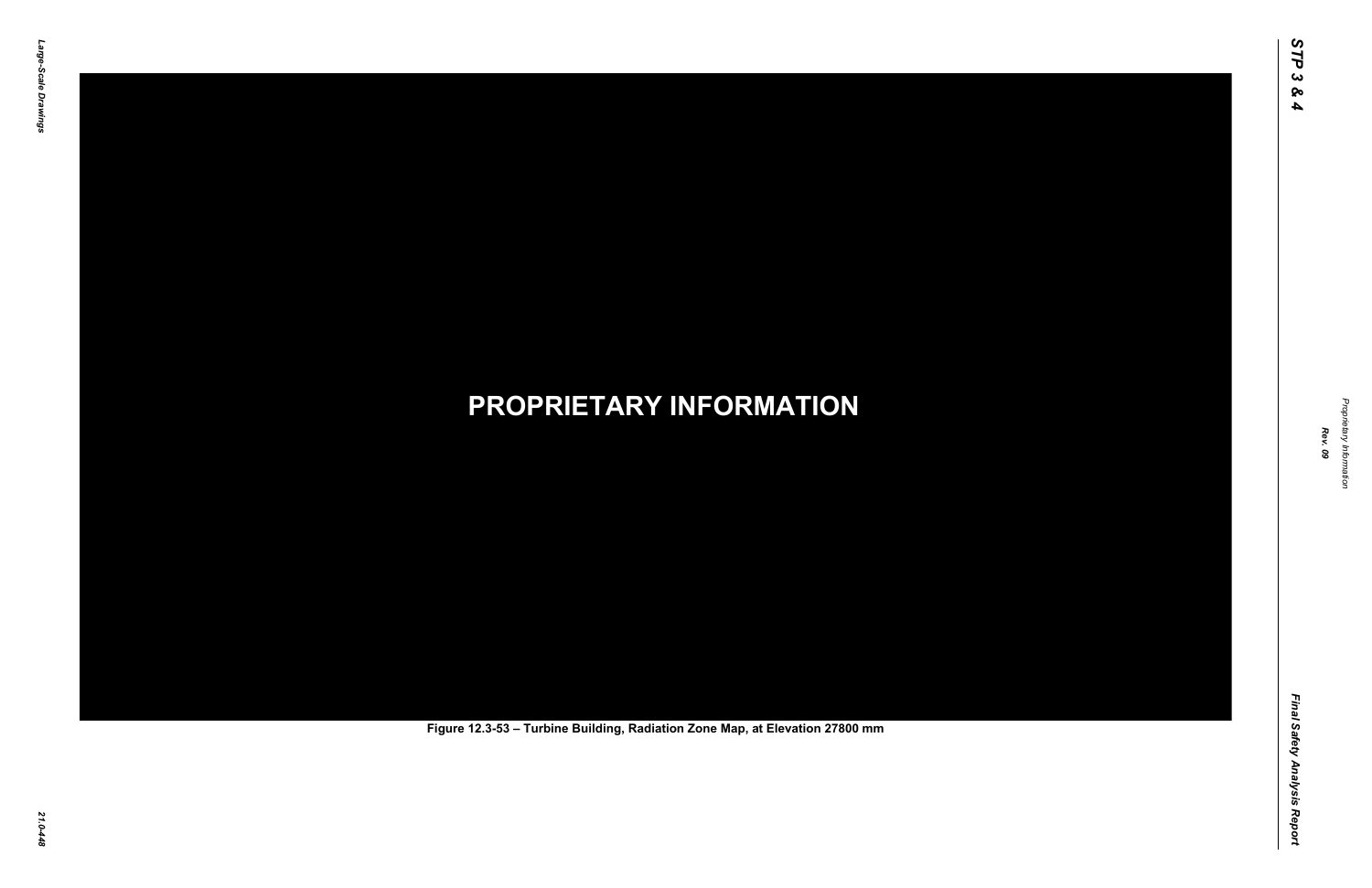Final Safety Analysis Report *Final Safety Analysis Report*



Proprietary Information *Proprietary Information*

# *21.0-449* **PROPRIETARY INFORMATION Figure 12.3-55 – Turbine Building, Radiation Zone Map, Post LOCA, Longitudinal Section B-B**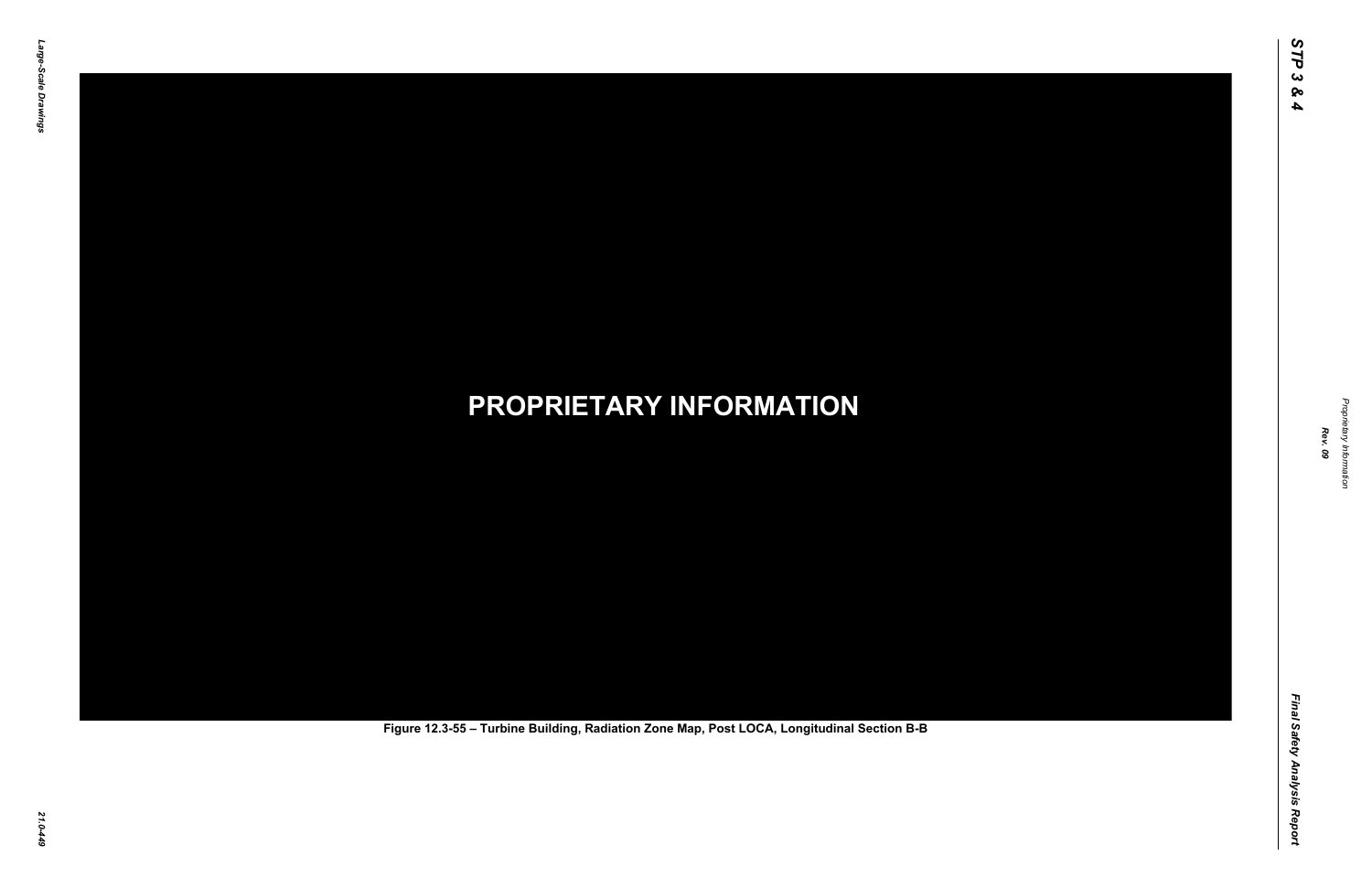Final Safety Analysis Report *Final Safety Analysis Report*



Proprietary Information *Proprietary Information*

## *21.0-450* **PROPRIETARY INFORMATION Figure 12.3-56 – Reactor Building, Area Radiation Monitors, -8200 mm**